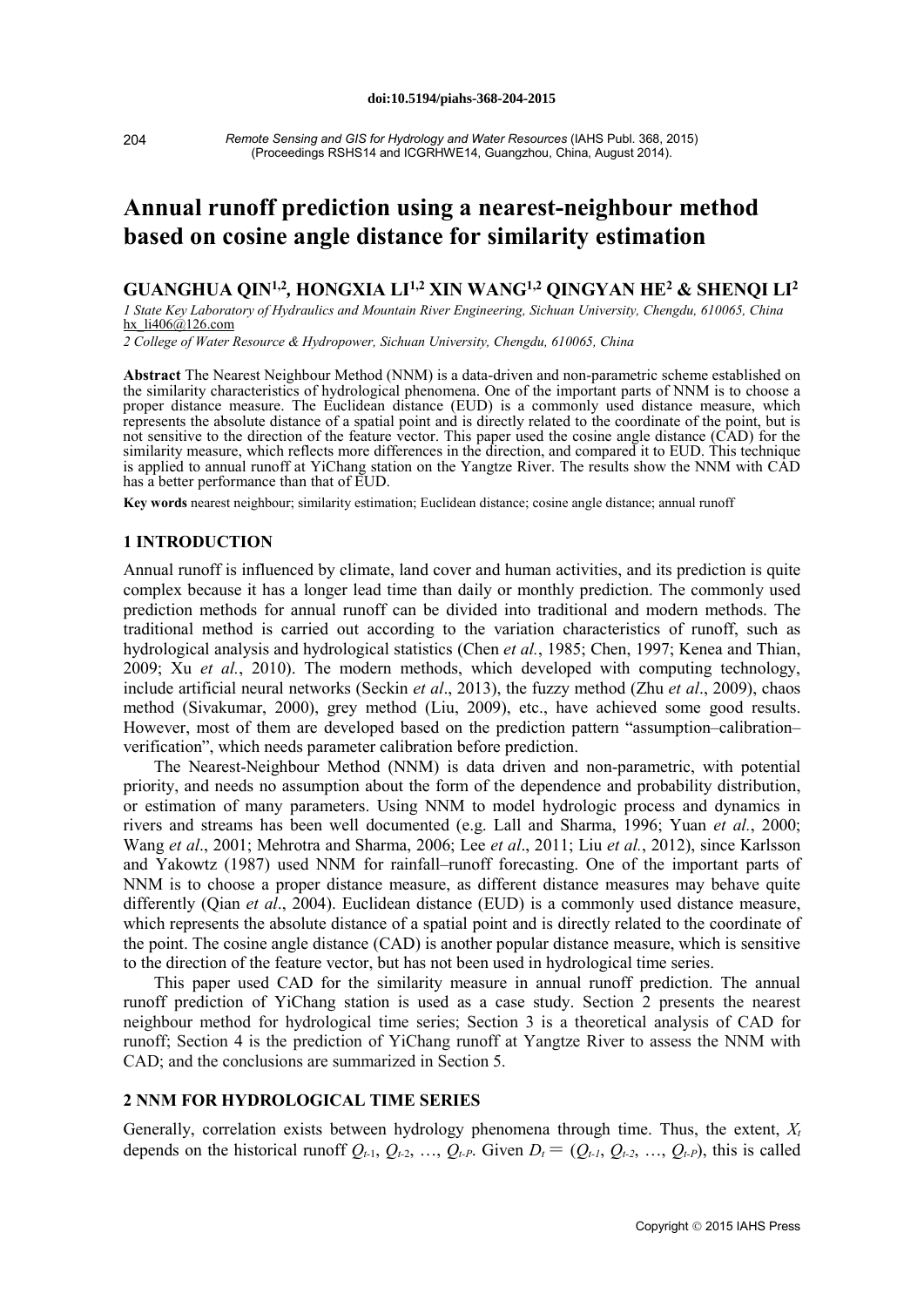The feature vector of the runoff series. Then,  $X_t = (Q_t, Q_{t+1}, ..., Q_{t+m-1}$   $(t = P + 1, P + 2, ..., n-1)$  $m+1$ ) and can be defined as the succeeding value of  $D_t$ .

Among  $D_t(t = P + 1, P + 2, ..., n)$  which are constituted by  $\{O_t\}_n$ , there must be some feature vectors that are nearest neighbours to the current feature vector *Di*. Suppose the number of nearest neighbour feature vectors is *K*, and it is represented by  $D_{1(i)}$ ,  $D_{2(i)}$ , …,  $D_{K(i)}$ , then  $X_{1(i)}$ ,  $X_{2(i)}$ , …,  $X_{K(i)}$ must be the succeeding values of each corresponding feature vector. The nearest neighbour is judged by the difference between  $D_i$  and  $D_i$ , which is usually calculated by Euclidean distance:

$$
r_{t(i)} = \left(\sum_{j=1}^{p} (d_{ij} - d_{ij})^2\right)^{\frac{1}{2}}
$$
 (1)

where  $r_{t(i)}$  represents the difference between  $D_i$  and  $D_t$ ,  $d_{ij}$  and  $d_{ij}$  are number *j* variable of  $D_i$  and  $D_t$ respectively, and *P* is the dimension of the feature vector. Then,  $r_{i(i)}$ ( $j = 1, 2, ..., K$ ) is denoted as the difference between  $D_{i(i)}$  and  $D_i$ , and it should be mentioned that  $r_{i(i)} < r_{i(i)} < \ldots < r_{K(i)}$  (the number *j* is ordered according to the value of  $r_{j(i)}$ ). The smaller  $r_{j(i)}$  is, the nearer  $D_i$  and  $D_{j(i)}$  will be and  $X_i$  is more similar to  $X_{j(i)}$ . Let  $G_{j(i)}$  be the nearest neighbour bootstrapping weight of  $X_{j(i)}$ , which shows similarity between  $X_i$  and  $X_{i(i)}$ . Obviously,  $G_{i(i)}$  is related to  $r_{i(i)}$ .

As discussed above, the relative value of number *l* variables of number *j* nearest neighbour succeeding vector  $X_{j(i)}$ , is known. The succeeding vector  $X_i$  can be obtained through multiplying predicted runoff  $G_{j(i)}$ . Thus, the ultimate formula of the NNM model can be given as:

$$
X_i = \sum_{j=1}^k G_{j(i)} X_{j(i)}
$$
 (2)

The NNM model is confirmed when the number of nearest neighbours, *K*, the dimension of feature vector  $P$ , and the nearest neighbour bootstrapping weight  $G_{i(i)}$  are estimated.

Generally,  $K = \int \int \ln \sqrt{n - P}$  is given. If  $P \ge 2$ , the dimension of feature vector P can be estimated by a runoff auto-correlation graph or the trial and error method.

There are a number of methods to estimate bootstrapping weight *Gj(i)*. When estimating, first of all, its restraint condition must be satisfied, and then the bootstrapping weight  $G_{j(l)}$  should be related to  $r_{j(i)}$ , and the bootstrapping weight function should be equal to one (equation (3)). As the number *j* is ordered according to the value of  $r_{j(i)}$ , in this paper, the following formula is adopted:

$$
\sum_{j=1}^{k} G_{j(i)} = 1
$$
 (3)

$$
G_{j(i)} = \frac{(1/j)}{\sum_{L=1}^{k} 1/L} \quad (j=1,2,...,K)
$$
 (4)

When *K* is confirmed, we can only calculate  $G_{j(i)}$  once.

#### **3 COSINE ANGLE DISTANCE FOR NNM**

The value of angle  $(D_t, D_t)$  is defined as follows:

$$
cos(D_t, D_i) = \frac{D_t \cdot D_i}{|D_t||D_i|} \tag{5}
$$

where  $D_t$  is the feature vector and  $D_t$  is the current vector. The smaller cos  $(D_t, D_t)$  is, the nearer  $D_t$ and *Di.*

We illustrate our approach to comparing EUD and CAD using a 2-dimensional space. Figure 1 shows a 2-dimensional space where A is a query point. Suppose that NN(A) is the nearest neighbour of A by EUD, and the EUD between query point A and  $NN(A)$  is r. B and C are two points that are on the  $ssp(A,r)$ . B and C have the same distance to A for EUD, as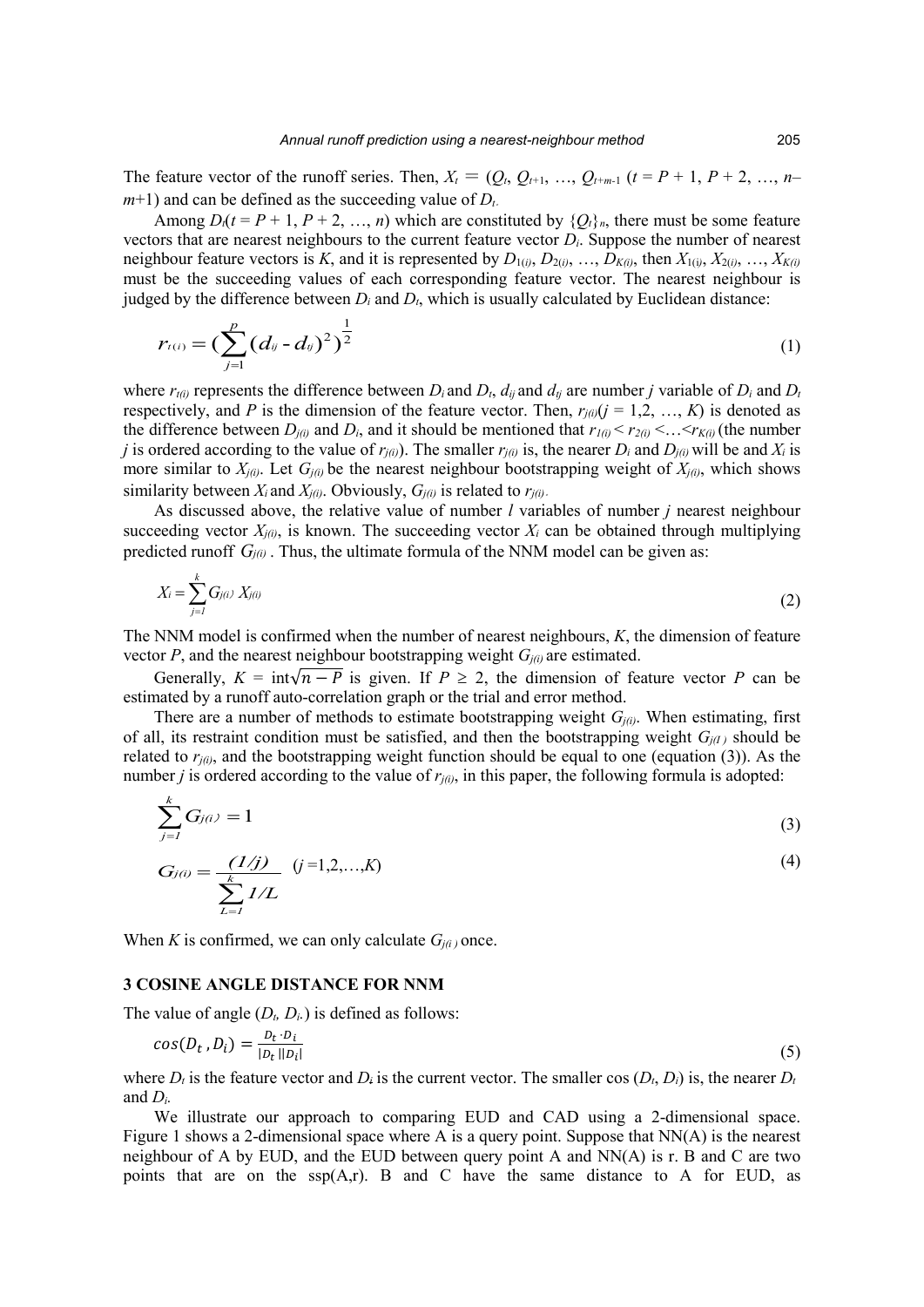#### 206 *Guanghua Qin et al.*

 $dist(A,B) = dist(A,C)$ , so it is possible to judge which is better. But for CAD, angle  $(A,C) <$  angle (A,B), so C is nearer to A.

In the annual runoff prediction, the angle of the feature vector is very important. So we propose to predict annual runoff using NNM based on CAD for similarity estimation. NNM based on CAD can also be used in daily or monthly runoff prediction, as the hydrological variation trend can be reflected by the angle of the feature vector.



**Fig. 1** Difference between Euclidean distance and cosine angle distance.

#### **4 CASE STUDY**

## **4.1 Data**

The data used in this study are annual runoff (1890–2010) from Yichang station on the Yangtze River (Fig. 2). Yichang station  $(10\,005\,501\,km^2)$  is the controlling station for the Three Gorges Dam. The data from 1890 to 1989 are used to develop the model, and data from 1990 to 2010 are used for prediction and model assessment.

First, the annual runoff time series of Yichang station was examined to determine any trends during the past 121 years. Figure 3 shows that it has a decreasing trend.



**Fig. 2** The location of Yichang station on the Yangtze River, China.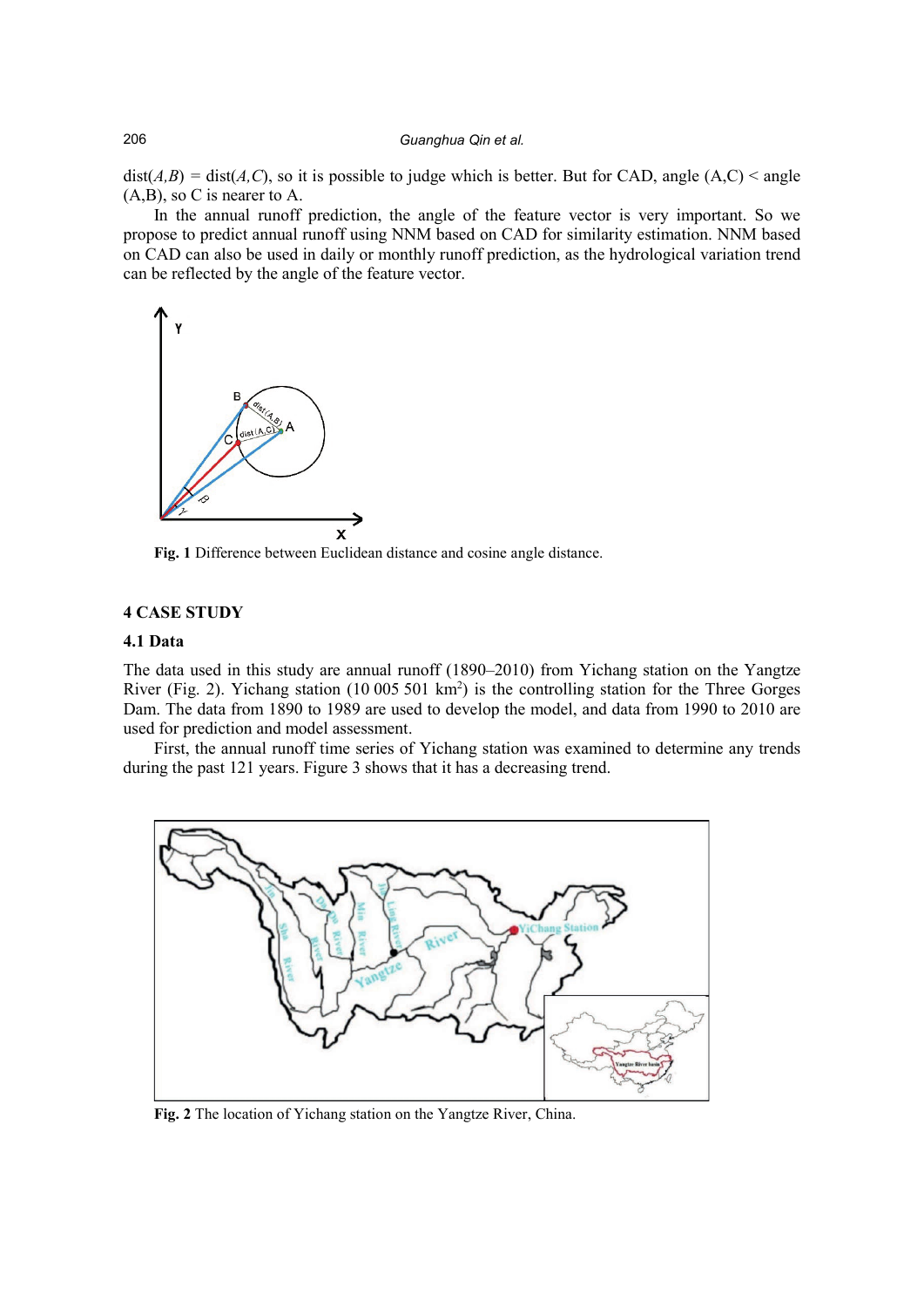



**Fig. 3** Annual runoff time series of Yichang station.

#### **4.2 Prediction results and discussion**

Through primary selection of the model parameters, by trial and error, it determines that  $p = 3$ , nearest neighbour number = 6. Then the annual runoff of the year 1980–1989 is used to constitute the feature vector  $D_t$  ( $t = 1, 2, 3...$  88), a total of 97, which is used to predict annual runoff of the years 1990–2010. The mean relative error (MRE) is 5.10%, the qualified rates (QR, error less than 10%, 20% and 30%) are all 100.0% and *r* is 0.897 (Table 1, Figs 4 and 5). Compared with EUD, CAD is obviously better, with a lower MRE and higher QR.

CAD and EUD consider one aspect of the similarity measure; developing a better distance measure which considers both the direction and absolute distance would further improve the runoff prediction using NNM. Also, NNM, the same as using other models, has a low accuracy for annual runoff prediction and would make no sense when the future motion trail of the series is out of the law obtained from the historical data.

| Similarity estimation $e < 10\%$ |           | $e < 20\%$ | $e < 30\%$ | <b>MRE</b> |       |
|----------------------------------|-----------|------------|------------|------------|-------|
| EUD                              | $71.4\%$  | $90.5\%$   | 95.2%      | 8.84%      | 0.048 |
| <b>CAD</b>                       | $100.0\%$ | $100.0\%$  | 100.0%     | 5.10%      | 0.897 |

**Table 1** Prediction performance based on CAD and EUD.



**Fig. 4** Comparisons between measured and simulated annual runoff during the period of 1990–2010: (a) model performances with EUD, and (b) model performances with CAD.